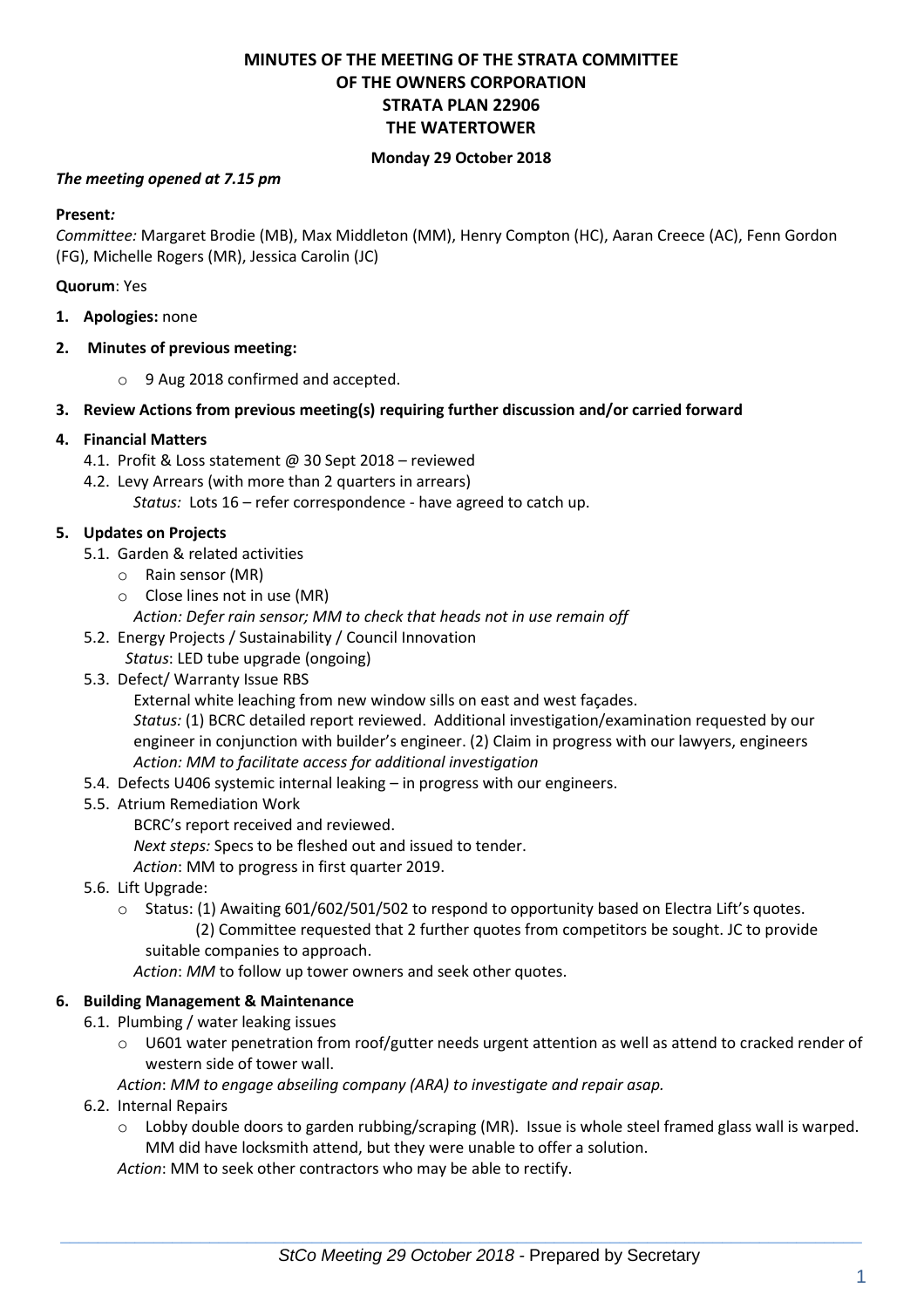- 6.3. Pool/Gym
	- o Outdoor shower in pool area (MR).

*Action*: MR to investigate inexpensive options as an interim arrangement until the pool/pool area is upgraded in the near future.

- o Pool solar / pool cleaning (MR).
- *Action*: MM to check solar operational and move pool cleaning to weekly basis for summer.
- $\circ$  Additional big clean of gym monthly (MR).
- *Action*: MR to provide list of additional cleaning required.
- o Noted that the 2 broken/damaged sun lounges to be replaced.

*Action*: MM to investigate & purchase new sun lounges and discard dilapidated ones.

# **7. Strata Administration & Compliance**

- 7.1. Renovation document incorporating regulatory legislation & regulations and OC bylaws, policies and procedures was finalised and agreed by Committee.
	- *Action*: MM to finalise document and publish on website.
- 7.2. CPSGlobal / VHA-Vodafone lease of rooftop space for the installation of mobile antennae*. Status*: Lease executed 15 October 2018 in office of Bannerman Lawyers. Build is underway. *Next Steps:* Continuation of build and installation of all rooftop and connectivity components being undertaken by CPS Global/Vodafone and their contractors.
- 7.3. Swimming pool child safety compliance certification. *Status:* Compliance certificate issued by Council October 2018 – valid for 3 years. (Closed)
- 7.4. Annual Fire Safety Statement (AFSS) *Status:* Certificate issued August 2018 – valid for 1 year. (Closed)
- 7.5. Safe Work Compliance *Status*: Plant registration certificate issued October 2018 – valid for 1 year. (Closed)
- 7.6. Smith Family Collection Bin handed over of ownership from Suellen Symons who is leaving the building. *Status:* MM to incorporate as an additional management waste item.
- 7.7. End of year residents Christmas party date moved to Sunday 16 December 2018. *Action*: MM to issue invitations and facilitate event and logistics.

## **8. Other incidents/activities**

none

- **9. Inward correspondence received (not previously covered or in pipeline) requiring review/decisions/noting** none
- **10. Other New Business**
- **11. Next meetings:** 
	- o Strata Committee: TBA

## *The meeting closed at 8.50pm*

 $\_$  , and the set of the set of the set of the set of the set of the set of the set of the set of the set of the set of the set of the set of the set of the set of the set of the set of the set of the set of the set of th